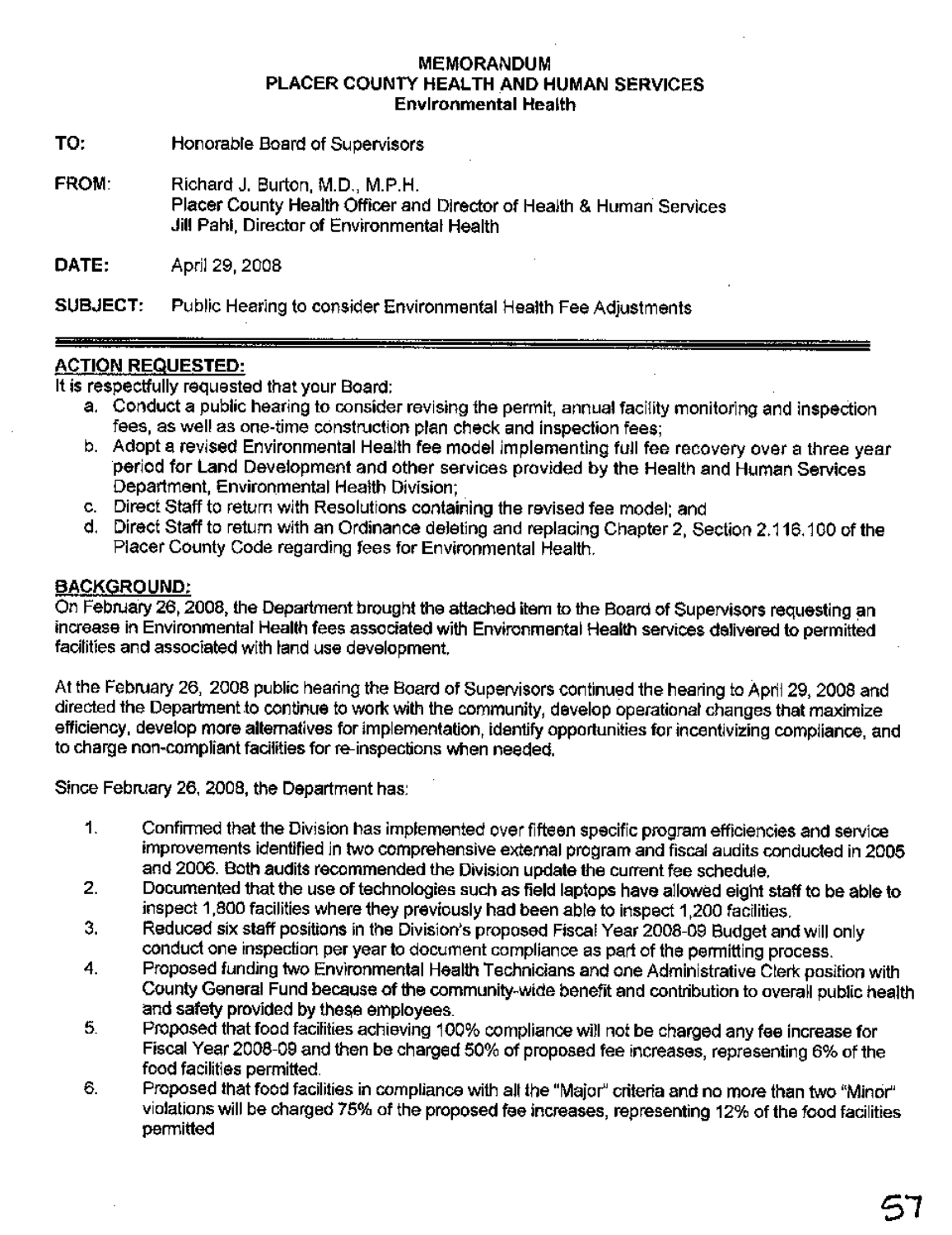$7<sub>1</sub>$ Conducted seven community stakeholder meetings where the stakeholders were able to evaluate the methodology and basis for 100% cost recovery. Community stakeholders supported a 100% cost recovery fee structure implemented over a 5-year period of time.

The Department has been very grateful for the participation and recommendations of the Food Safety Working Groups and looks forward to their continuing participation in achieving maximum compliance and operational efficiencies.

The Department is bringing forward three alternatives to phasing in fees that will result in 100% cost recovery for permitting activities. The alternatives represent maximally efficient operations, recognition of business excellence, and ongoing County General Funding dedicated to community benefit services. All alternatives include the following characteristics.

- $\checkmark$  Service Modifications
	- $\triangleright$  All include minimal inspections per facility
	- $\triangleright$  All include re-inspection fees for non-compliant facilities
	- > All include reduced staffing from Fiscal Year 2007-08 level
	- $\triangleright$  All include community-wide services to be funded by County General Fund
- $\checkmark$  Incentives motivating increased compliance
	- $\triangleright$  All include financial incentives for facilities with no violations, propose they be exempted from any fee increase in 2008-2009 and are than charged 50% of the proposed fee increases
	- $\triangleright$  All include financial incentives for facilities with no "major" violations and no more than 2 "Minor" violations, propose they are charged 75% of the proposed fee increases
- ✓ Fiscal Components
	- > All include County General Fund
	- $\triangleright$  All include achieving 100% cost recovery for permitting activities

The fee specifics of the alternative models are described below:

# April 29, 2008 **Annual Fee Phase-In Models** Example - Permit Fee = \$500

| Fee Mode!                                                     | CY 2007<br>Annual Fee | <b>CY 2008</b><br>Annual Fee | <b>CY 2009</b><br><b>Annual Fee</b> | CY 2010<br><b>Annual Fee</b> | CY 2011<br><b>Annual Fee</b> | CY 2012<br><b>Annual Fee</b> |
|---------------------------------------------------------------|-----------------------|------------------------------|-------------------------------------|------------------------------|------------------------------|------------------------------|
| <b>Gurrent Fee Model</b>                                      | \$500                 | \$508                        | \$523                               | \$538                        | \$555                        | \$571                        |
| Option 1<br>12 Months<br>50/100                               | \$500                 | \$688                        | \$877*                              | \$903                        | \$930                        | \$958                        |
| <b>Staff</b><br>Recommendation<br>36 Months<br>33.3/33,3/33.3 | \$500                 | \$633                        | \$773                               | \$903*                       | \$930                        | \$958                        |
| Option 3<br>60 Months<br>10/15/25/25/25                       | \$500                 | \$547                        | \$622                               | \$738                        | \$853                        | \$958*                       |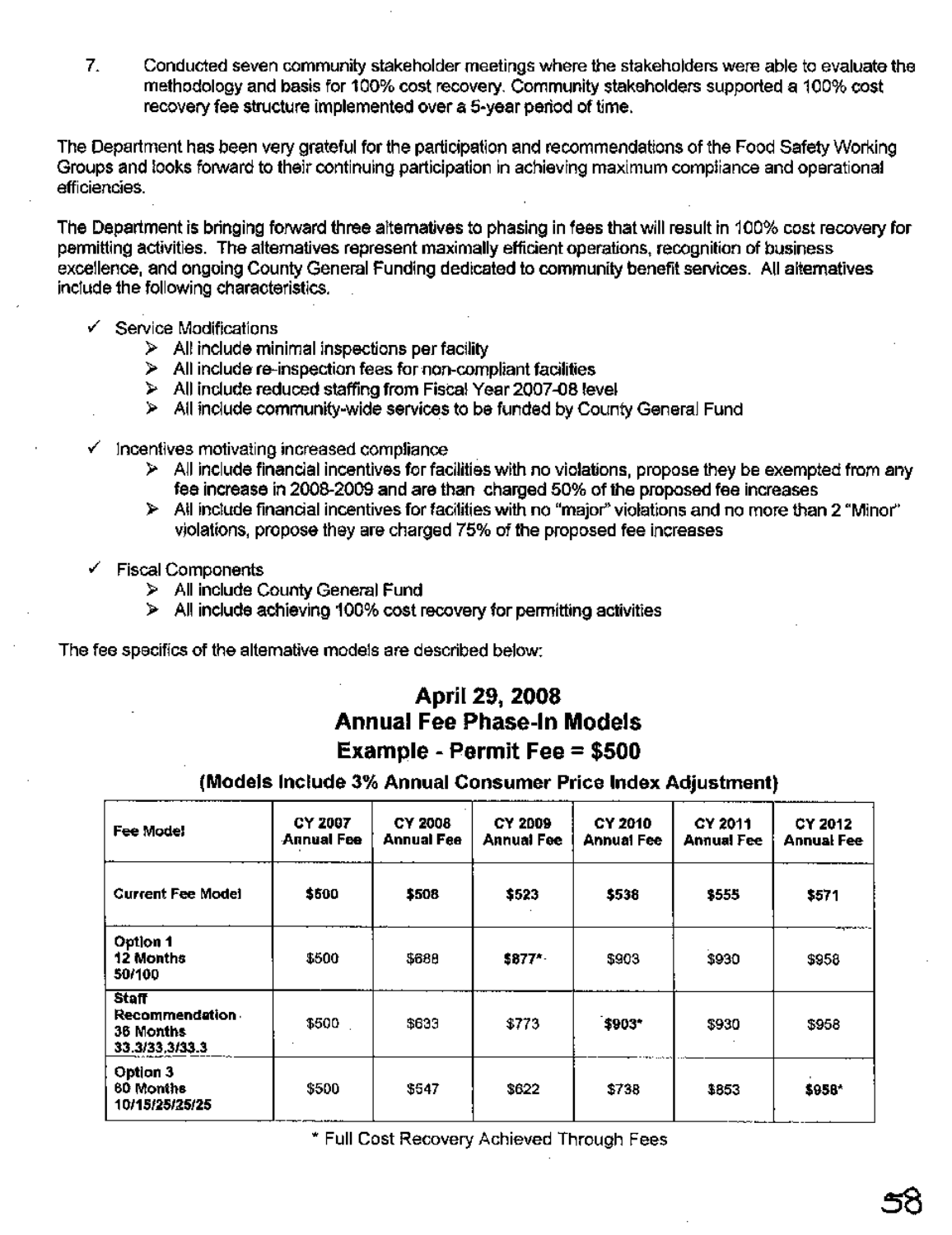The Department recommends the Board of Supervisors adopt the Staff Recommendation. The Staff Recommendation represents an incremental implementation of fee increases over a three-year period while also maintaining County General Fund contribution for community-wide services and financial incentives rewarding compliance. This recommendation also limits the General Fund subsidy to \$4,048,000, which is 43% less than Option 3. The following chart demonstrates the General Fund subsidy associated with each of the fee models.

| Fee Model                                                     | FY 2007-08  | FY 2008-09  | FY 2009-10  | FY 2010-11  | FY 2011-12  | FY 2012-13  | <b>Cumulative</b><br>General<br>Fund<br>Subsidy |
|---------------------------------------------------------------|-------------|-------------|-------------|-------------|-------------|-------------|-------------------------------------------------|
| <b>Current Fee</b><br>wodel                                   | \$1,995,000 | \$2,054,000 | \$2,116,000 | \$2,179,000 | \$2,245,000 | \$2,312,000 | \$12,901,000                                    |
| Option 1<br>12 Months<br>50/100                               | \$1,995,000 | \$1,027,000 | \$0         | \$0         | \$0         | \$0         | \$3,022,000                                     |
| <b>Staff</b><br>Recommendation<br>36 Months<br>33.3/33.3/33.3 | \$1,995,000 | \$1,376,000 | \$678,000   | \$0         | \$0         | \$0         | ×.,<br>\$4,049,000                              |
| Option 3<br><b>60 Months</b><br>10/15/25/25/25                | \$1,995,000 | \$1,849,000 | \$1,586,000 | \$1,087,000 | \$558,000   | \$0         | \$7,075,000                                     |

# **Annual General Fund Required Subsidy** (This Chart Transitions to Budget Year Funding)

\* Note: All models include in excess of \$230,000 per year General Fund contribution to cover staff costs for activities that provide community-wide benefits.

Upon Board adoption of a fee adjustment model, Resolutions will be developed and presented to your Board under consent agenda at a future meeting for implementation of the Board's direction.

### **FISCAL IMPACT:**

There is approximately \$2,054,000 in County General Fund subsidy in the Environmental Health Fiscal Year 2008-09 Proposed Budget. Any fee increases authorized would reduce the amount of County General Fund subsidy required to deliver these mandated services.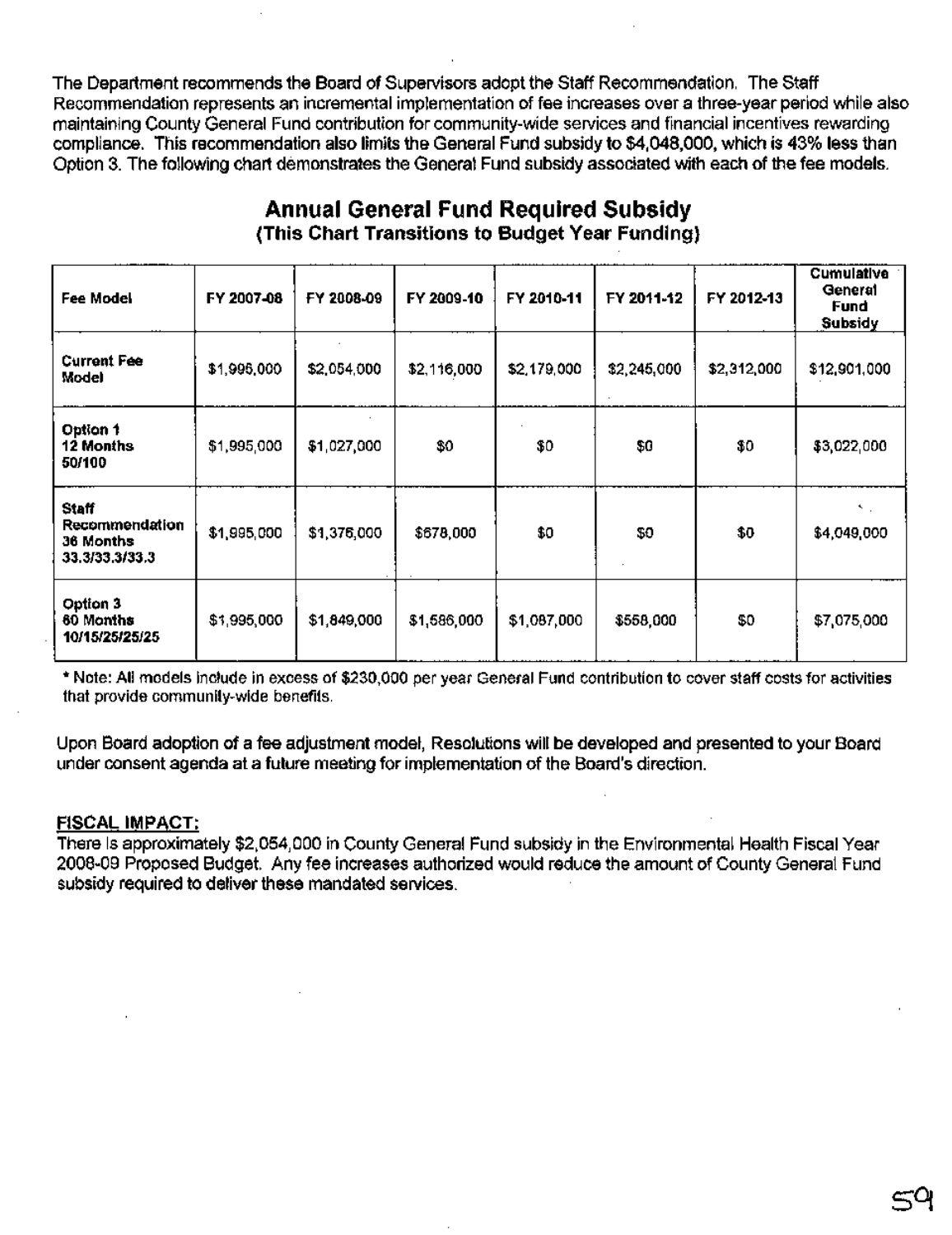AGENDA ITEM ONTE  $\leq$  3 2 2 0  $\%$ 願想の役割が行う  $\frac{1}{\text{max}}$  42108 **K** coard of Supervisors - 8 **R** County Executive Office Env Health Fees PES 28 5 13 **Xinguinty Counsel** mon. 10:00 cm K Administrative Assistant X) HHD Dear Mr. Kockholm My name is Martha Quecada and I am a small business owner. It am writing to you because of the proposed Ree increase for the Environmental Health Department. I strongly feel that the werease of over 100% is to much. I kim a small business owner and only operate 52 days out of the year. The were rate increase would mean I would have to tack on run prices on my merchander ∮る and I cannot ask of this because the usary the economy is at the moment it is definitely not the night time. I know that the increase will take place. But please let it be motalled over a period of time (maybe tour or tive years) I enjoy my business and would have to have to close because of a huge rate increase Please take this vita consideration. Thank you very much for your time Mathewall My business is at Danies in Roseville 60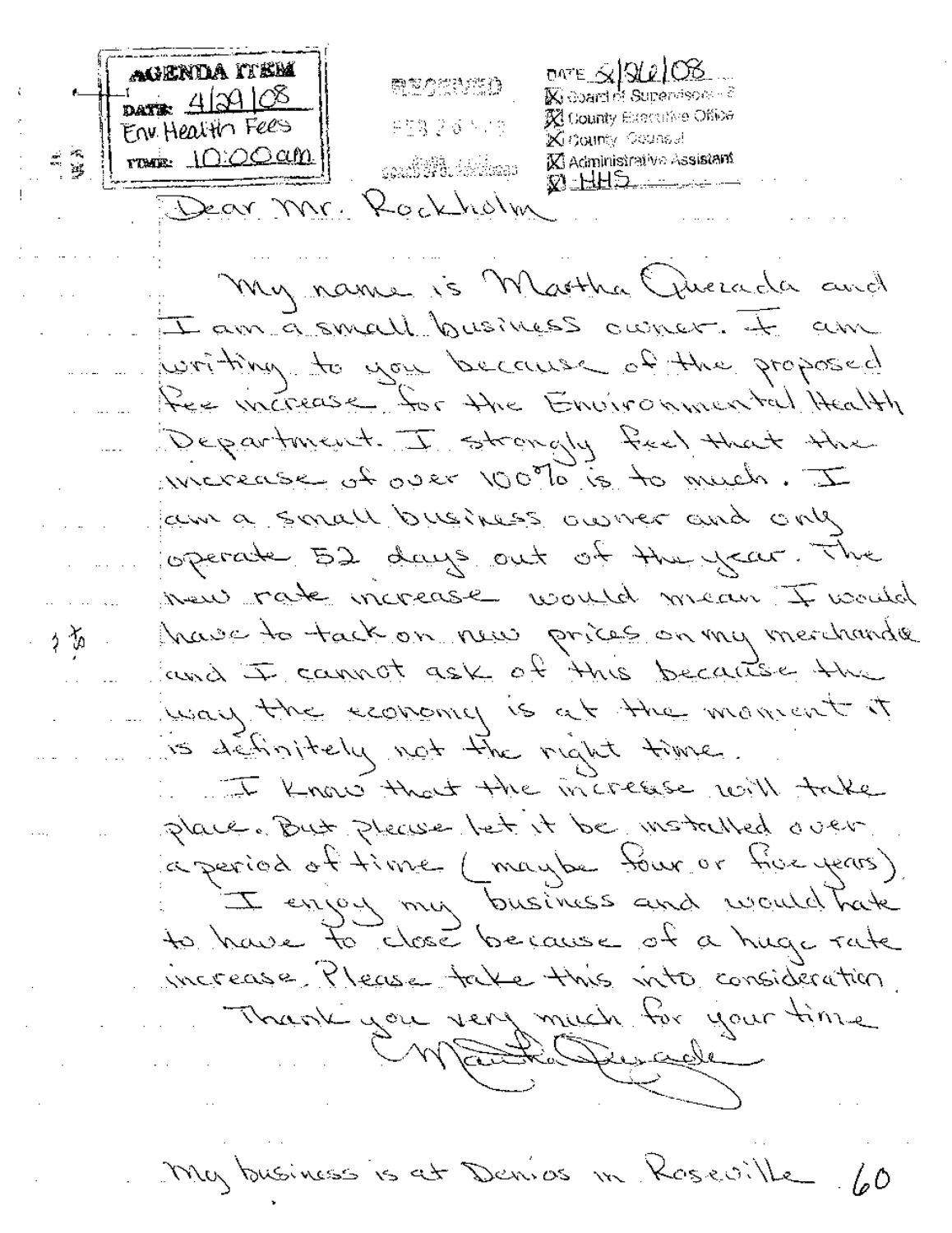

**TRINCOLN** AREA CHAMBER OF COMMERCE

February 20, 2008

Robert M. Weygandt Placer County Supervisor, District 2 175 Fulweiler Avenue Auburn, CA 95603

**RECEIVED FEB 20 2008** CLEf'IK:)~ i : .. **BeARD** OF SlJPEHVISORS

#### RE: PLACER COUNTY ENVIRONMENTAL HEALTH PROPOSED FEE INCREASE

Dear Supervisor Weygandt and Members of the Placer County Board of Supervisors:

At our most recent Government Affairs Committee meeting for Lincoln Area Chamber of Commerce, Dr. Burton of the Placer County Health and Human Services Department, as well as Tim James, Manager, Local Government Relations and California Grocers Association discussed the Proposed Food Facilities Fee Increase scheduled to be heard by the Board of Supervisors on February 26, 2008 at 9:40 a.m.

In both, reading their January 15, 2008 Memo addressed to Jim Gandley the HHS Assistant Director, and listening to their comments we would like to give our recommendations:

- Due to the fact that fees had not been reviewed for over 15 years, and from Dr. Burton's comments, that they have been analyzed and calculated the actual cost to get a certain job completed (down to the hours worked on each project to completion), it sounds like the review of the Environmental Health Department services was thorough.
- $\Diamond$  Since there have been no increases, with the exception of CPI, we obviously understand that there is a need to make some changes, but would encourage that the fee increases be tiered over a period of time, and not all at once.
- We also support the idea of incentives to food facilities that have no violations and agree that a perfect record of compliance should be rewarded. Their proposal for these facilities to maintain the current fees for one year is a positive step towards retaining and supporting businesses in Lincoln.
- We also like that the Environmental Health Department will continue to work with the V. newly formed food advisory groups to develop other program improvements, and to market safe food handling practices and the facilities that use them.

.Best regards<br>مسترس ;<br><sub>hi</sub>dy Mupl<u>y</u>

Cindy Murphy, Executive Manager for TRI Commercial Chair, Lincoln Area Chamber of Commerce Government Affairs Committee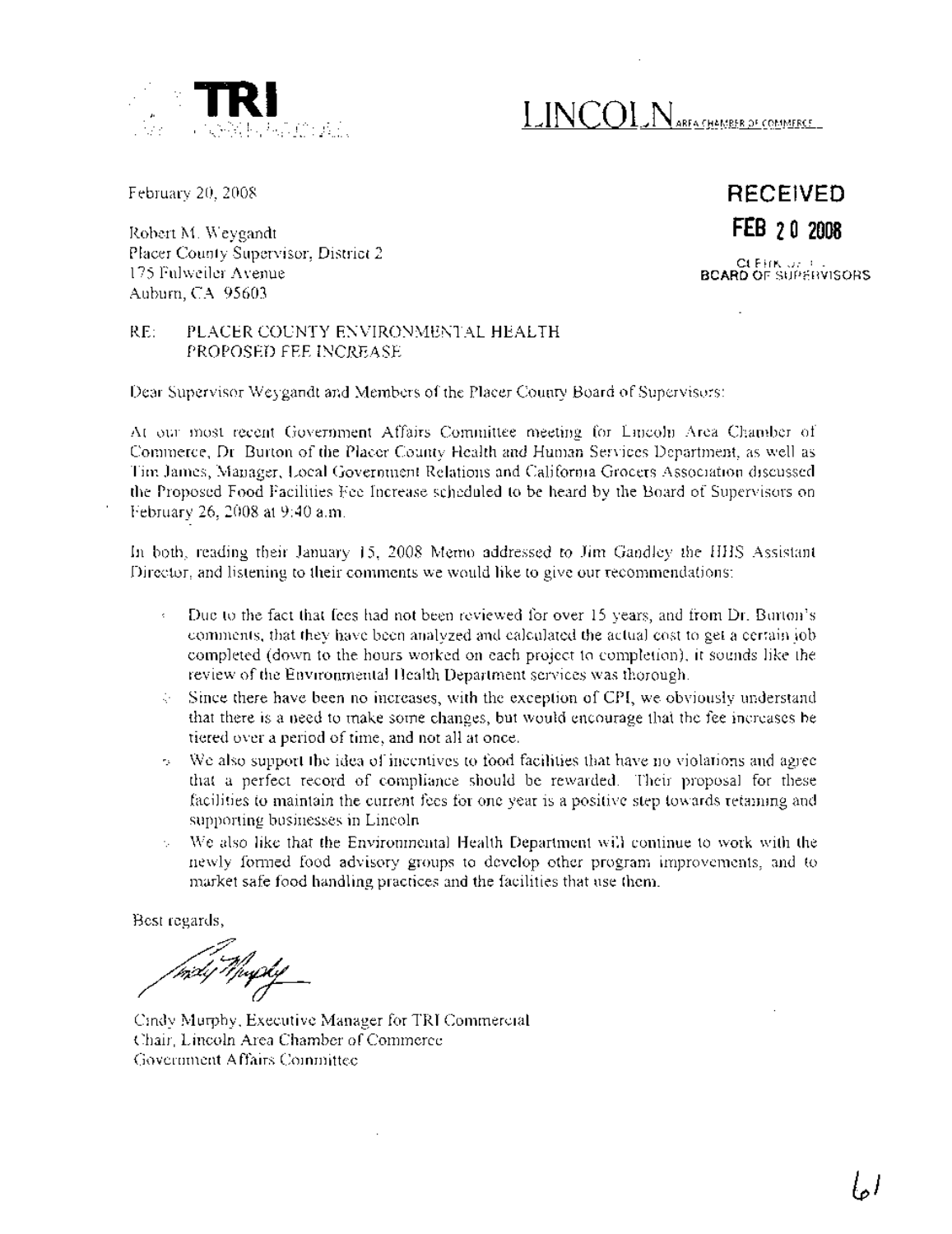**RECEIVED FEB 20 2008**

February 20, 2008

**BOARD** OF SUPERVENTAS

Hon. Jim Holmes, Chair Placer County Board of Supervisors 175 Fulweiler Auburn, CA 95603

#### **Re: Proposed Environmental Health Fee Increase**

Dear Supervisor Holmes:

I am writing on behalf of the board of directors of the Rocklin Area Chamber of Commerce and the members of the chamber's Government Affairs Committee to provide members' input concerning the proposed increase to the county's environmental health fees.

First of all, we would like to express our collective appreciation to county staff, including Jill Pahl, Environmental Health Director, for the proactive and forthright manner she has represented the county in these discussions. This is just the kind of partnership the community should expect and receive from its public servants.

Secondly, we wish to recognize that protecting the public health is one of the county's most important functions. Inspecting food safety and food facilities is an essential role of the county and key to its public health mission.

That being said, we wish to express some concern regarding the proposal before you:

While we understand the county's intention to capture revenue to cover the cost of services, we urge the county to exercise restraint and prudence when pursuing this strategy of "cost recovery." Such aggressive pursuit of revenue from the public or from businesses may benefit the county's general fund in the short term but may harm the taxpayers and the local economy in the long run.

We recognize the fact that the fee in question has not been raised for 15 years and that the proposed fee will be comparable to neighboring counties. However, we urge the county and the board to consider both sides of the ledgercosts as well as revenue - when determining fees, including labor rules and hiring practices that may limit the county's flexibility as an employer.

We also encourage the board to consider the amendments proposed by the California Grocers' Association and others to ease the burden of compliance and provide flexibility to both the regulator and the regulated business:

- Phase in the cost increase over two years to allow businesses time to absorb costs into already impacted  $\ddot{\phantom{1}}$ bUdgets.
- Allow an annual inspection once a business has received two positive inspections  $\bullet$
- Offer high end service to new businesses  $\bullet$
- Offer web posting of results  $\bullet$
- Encourage standardization among inspectors

These amendments, when taken as a whole, will position Placer County as a responsible regulator, protecting the public health while providing flexibility, consistency and accountability to business owners that subscribe to good business practices.

Thank you in advance for your thoughtful consideration of our views.

Sincerely,

Danie n. Batter

David N. Butler Chair, Rocklin Chamber of Commerce Government Affairs Committee

Members, Placer County Board of Supervisors Jill Pahl, Director, Environmental Health Division Tim James, California Grocers' Assn. Wendy Gerig, Roseville Chamber of Commerce Bobbi Park, Lincoln Chamber of Commerce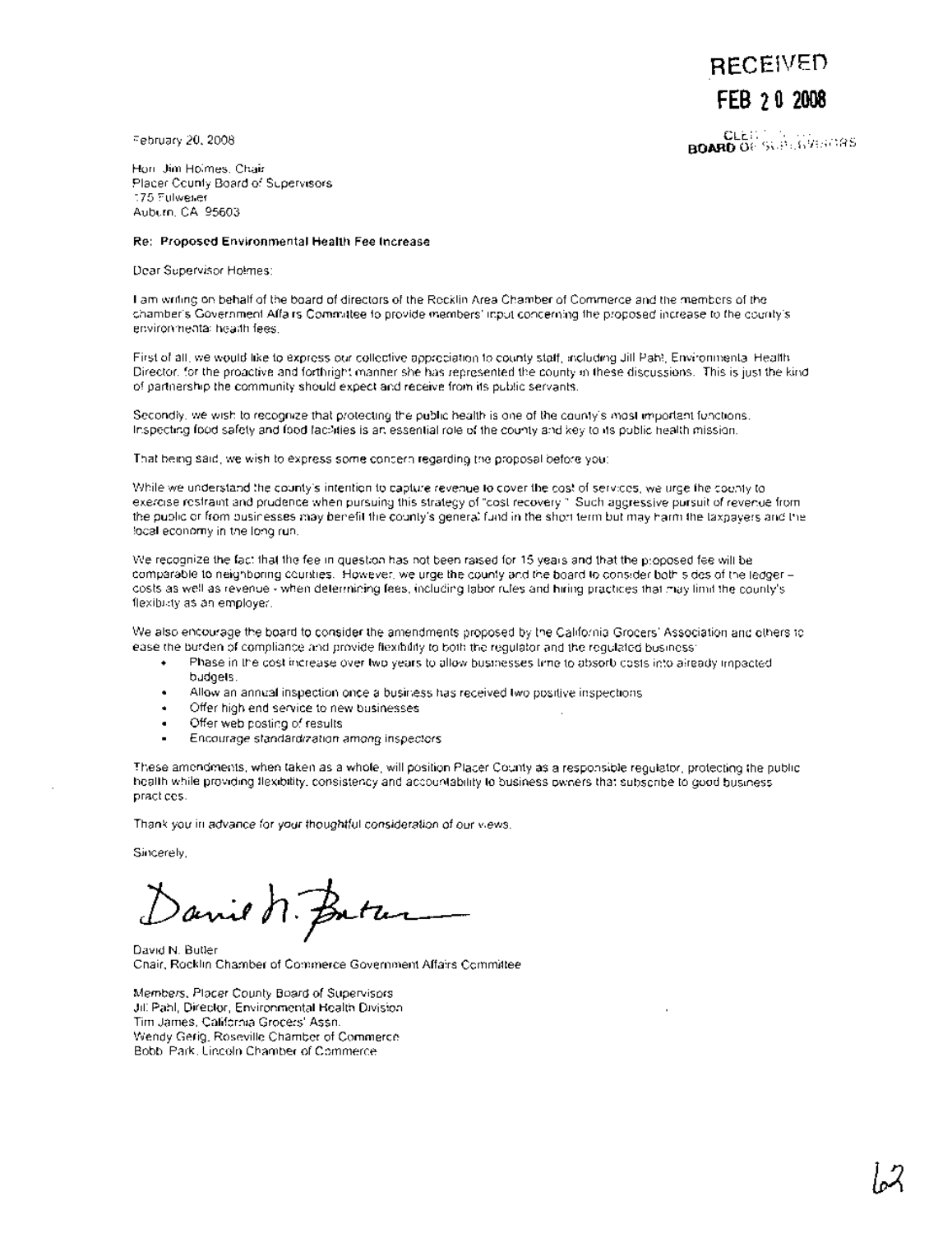

# **RECEIVED FEB 19 <sup>2008</sup>**

# CLERK OF THE BOARD OF SUPERVISORS **WELL DRILLING COMPANY**

February 14,2008

Jim Holmes, District 3 Supervisor Placer County Board of Supervisors 175 Fu1weiler Avemle Auburn, CA 95603

acenda item DATE:  $226.08$ 

Re: Proposed fee increases by Placer County Environmental Health

Dear Jim,

<u>הקרוב המקורה של היה המקורה המקורה המקורה המקורה המקורה המקורה המקורה המקורה המקורה המקורה המקורה המקורה ה</u>

Unfortunately I am going to be out of the country when Placer County Environment Health presents its fee increase proposal before the Placer County Board of Supervisors on February 26, 2008. You have probably seen a copy ofthis. It is slated that the standard domestic well permit will go from \$413 to \$669. The permit for deepening a well will go from  $$185$  to  $$372$  and the permit for doing any sort of repair on a well will go from \$185 to \$298.

Actually the well drillers are getting off easier than other groups like the grocers and restaurateurs who are experiencing over 100 percent increases. Placer COlmty Environmental Health has told us that the reason for this is that the Board of Supervisors has ordered the Department to replace with fees \$2.3 million that it gets each year from the General Fund.

There are a couple of points that need to be made here. First, we are in an economic crisis both nationally and locally. Placer County depends heavily on the real estate and construction industries for both jobs and tax base. To further suppress these industries is to hurt the people that are hurting most, and the people most likely to get us out of economic stagnation.

It has been stated that the businesses slapped with these increased fees will just pass the costs onto their customers. If this were true the increased fees would constitute a tax which should receive the same sort of legislative due process that other tax increases receive. However, I'm not sure that that is going to be what happens. A restaurateur whose inspection fees and license fees from the County double can't just increase his/her

**1660 OLD AIRPOLE TI Board of Supervisor 0.823-2., IRN (550) 020-0054 County Executive**  $\times$  N<sup>(530</sup>) **AUBUS00** 622-2320 1-800 GRASS **VAL CA** 95602 COUNTY COUPS **995-WELEY / CARE SOLUTION AND RESIDENCE** ENT COUNTY COUNTY CA 95602 COUNTY COUNTY COUNTY COUNTY COUNTY COUNTY COUNTY COUNTY COUNTY COUNTY COUNTY COUNTY COUNTY COUNTY COUNTY COUNTY COUNTY COUNTY COUNTY COUNTY COUNTY COUNTY COUNTY COUNTY COUNTY COUNTY COUNTY COUNTY **pLACERVILLE**<br>
PLACERVILLE<br>
Calif. Contractor's Lie. #398306 *revada* Contractor's Lie. #398306 *FOVITIONALAL* Nevada Contractor's Lic. #0034841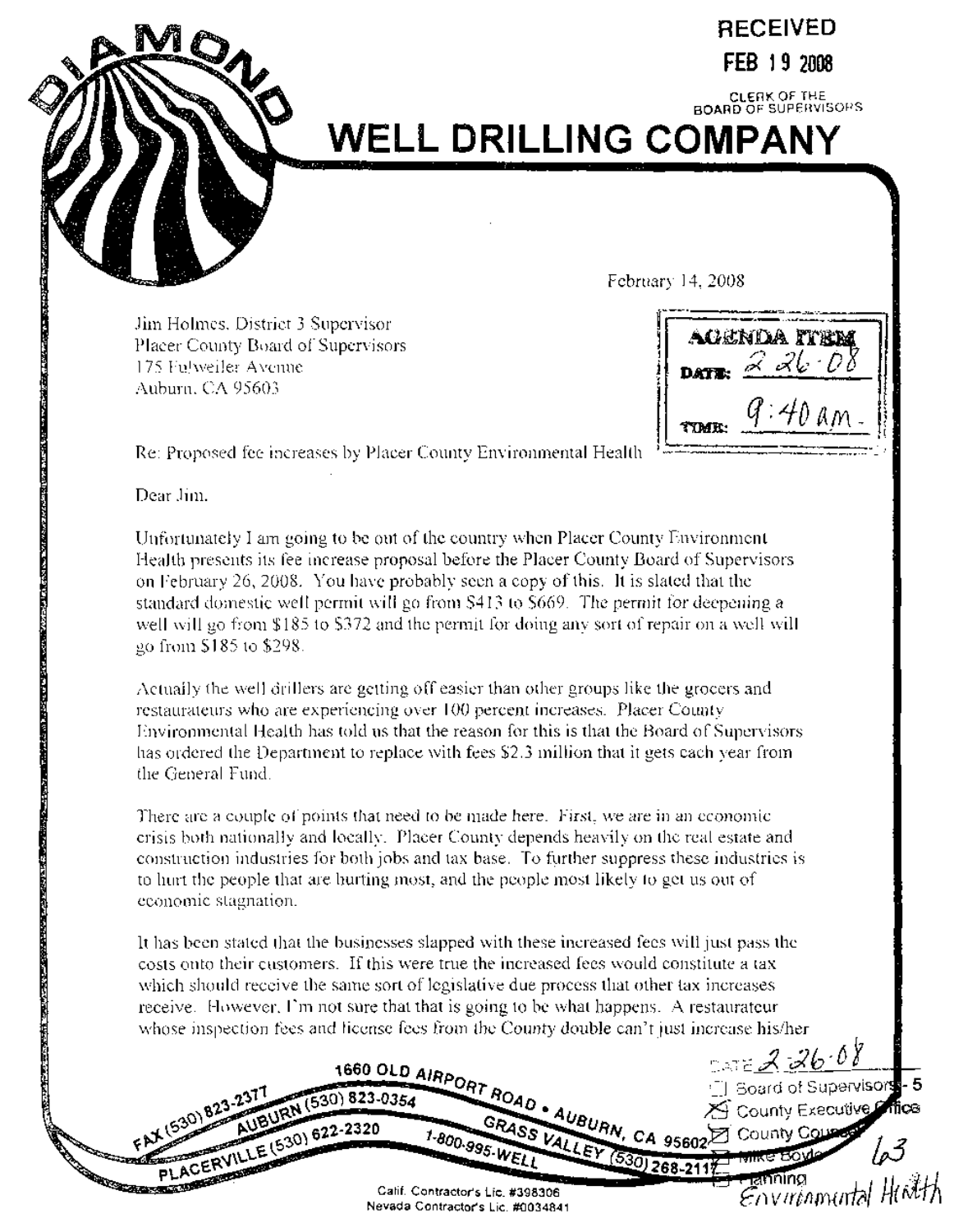food prices accordingly. If he or she does that, potential customers would just decide to eat at home. Similarly for well drillers, people would decide not to drill and hook up to public water instead, or not to build at all. (The cost of entitlements is rapidly outpacing people's ability to pay for new homes.) So, there are powerful substitution possibilities which prevent the passing along of these increased fees.

Second, and probably most important is the absence of any real analysis or prioritization on the part of Placer County Environmental Health as to what programs really need to be maintained and staffed to the extent they are now. All Placer County Environmental Health has done in this fee increase proposal is draw a line under what is necessary to maintain their current budget, plus inflation and various other goodies. For people like you and me, who have been in business and who have seen hard times, we don't get the luxury of just raising our prices when the economy goes down and revenues fall. We have to cut our costs. It is not at all clear to me that this is what has happened at Environmental Health.

What needs to happen is a serious look at the programs that Environmental Health staffs, how efficiently they staff them and whether we really need all of these people and/or equipment. 1've been working with Placer County Environmental Health for twentyeight years. I've seen it grow from a handful of inspectorsto a bloated and commensurately arrogant bureaucracy. The excuse always is that "the State has mandated programs which the County must staff and fund."

Well maybe and maybe not. Let me give an example. In 1990 the State passed legislation that among other things required every county in the State to inspect the installation of the annular seal on every new well. In 1990 our permit fees more than doubled to accommodate the staff required to do this. (In 1990 well permit fees jumped to \$341 from \$152 in 1989.) Every year thereafter there have been substantial fee increases well in excess of inflation until we got to the point where we are today. However, one thing has changed and that is Environmental Health hardly ever inspects an annular seal. That's right, in spite of "the State mandate" that seals be inspected for which substantial fees are collected, the annular seals are almost never witnessed. In light of this I haven't seen any Environmental Health officials being censured, demoted or in any other way disciplined by the State or any other entity for not fulfilling this "State mandate." Placer County Environmental Health has tacitly recognized that the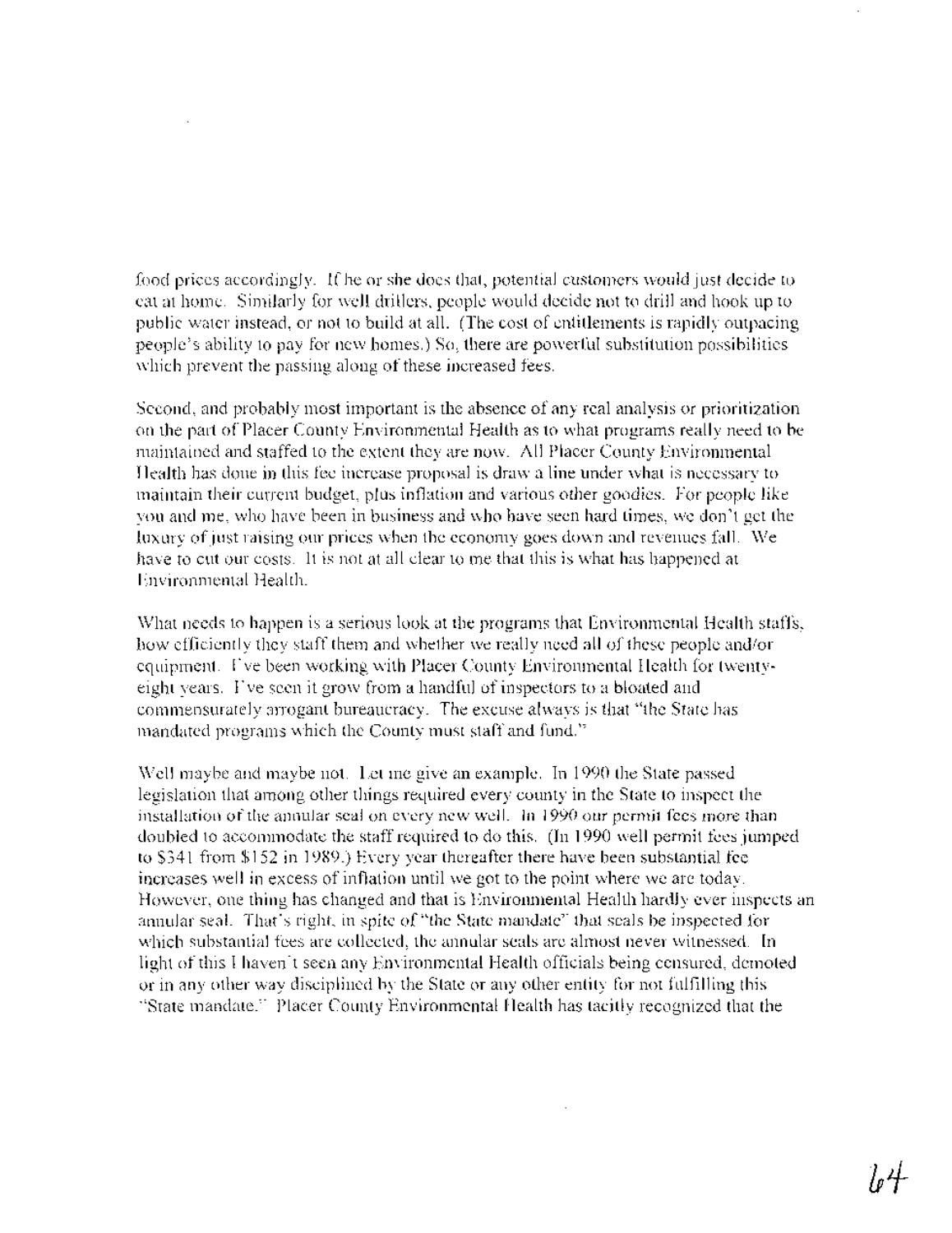County's current well drillers do a pretty good job and have applied their staff other places.

The point here is that there are thousands of State mandates out there and not enough people to watch that they get fulfilled. Many of these "mandates" are just plain stupid. The practical reality is that the County in this situation can and does exercise the ability to pick and choose what mandates are the most important and how it will staff them. **In** this light The Board needs to order an independent management review of the Environmental Health Department to figure out what parts of its mission are most important, and how it can limit resources to addressing these. To saddle businesses with increased costs, and the people of Placer County, with a crypto-tax increase, which these fee increases represent, is to fail our management responsibilities and to allow this bureaucratic tumor to grow.

I hope you will take a serious look at these proposed increases and hopefully suggest such a study. Thank you.

Very truly yours,

Dave Fulton

P.S. Placer County Enviromnental Health has proposed staggering the fee increases so that half goes into effect July 1 and halfJan 1,2009. This hardly helps.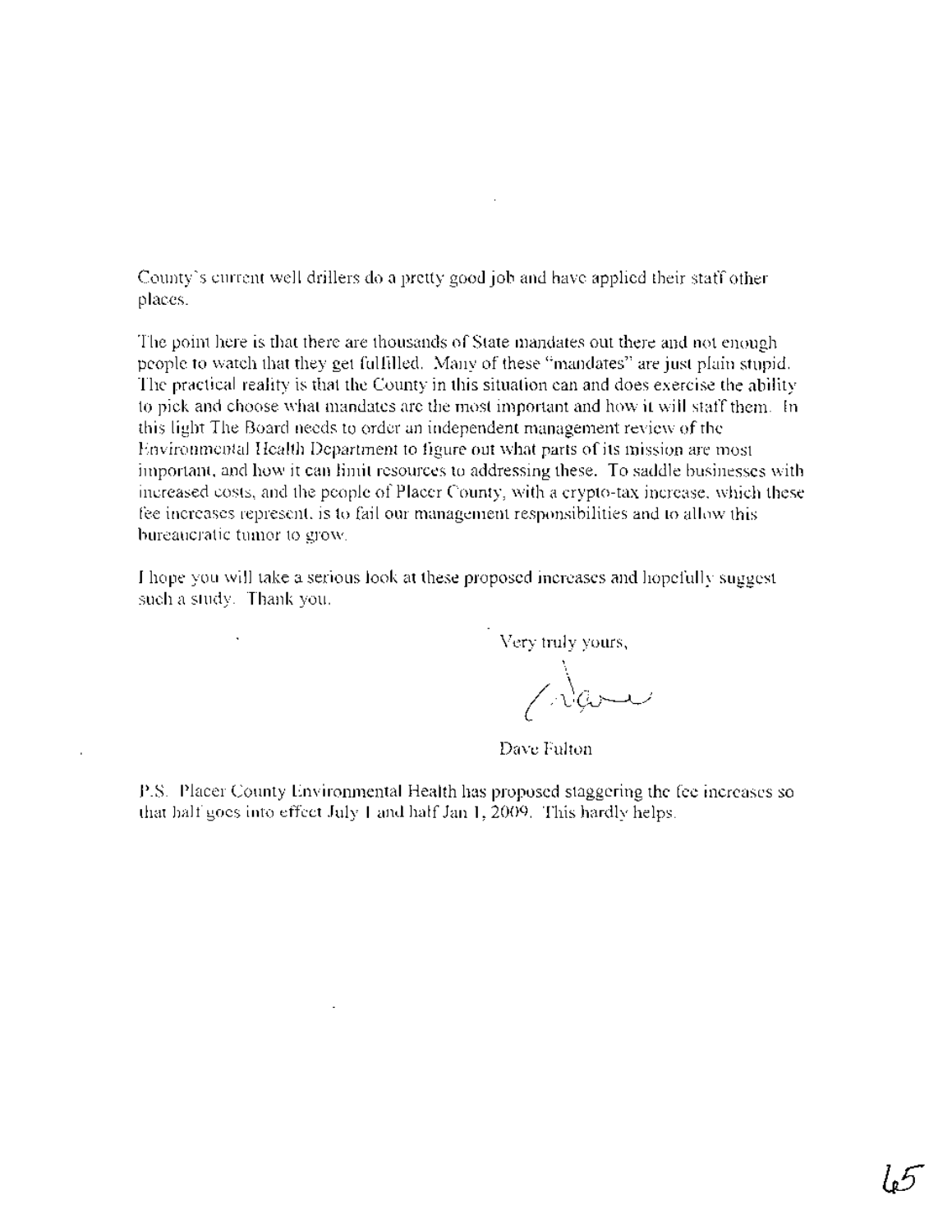John A. Panelli 450 Gladycon Rd. #42 Colfax, CA 95713

交互总线 生物 黄皮属 医马尔氏征

an de la partie de la partie de la partie de la partie de la partie de la partie de la partie de la<br>Altre de la partie de la partie de la partie de la partie de la partie de la partie de la partie de la partie

February 7, 2008

Rocky Rockholm Placer County Board of Supervisors, District 1 175 Fulweiler Ave. Auburn, CA 95603

Re: Environment Health Division Fee Structure Revision

DATE  $3H$ V Board of Supervisors - 5 **SC** County Executive Office **X** County Counsel

**M** Mike Boyle

 $\boxtimes$   $\cong$   $\cong$   $\oplus$   $\oplus$ 

agenda item  $\Omega$ **DATE:**  $EW$ . Health Fees 9 40am

Dear Sir,

I strongly recommend no increase this year in light of the economic conditions, especially bad on small business sole proprietors.

That being said; let us continue to study the fee structure proposal for the balance of this year, and if economics change, consider implementation of a new proposal next year.

If it is necessary to implement a fee now, consider the fee to be divided and adjusted over the next four or five years with the CPI factored in.

On behalf of all small business, this is not the time to raise fees, but it is the time to reduce government and hold the line. Small Business is having to reduce staff and tighten its belt.

Sincerely,

Solut le Vand

Giovanni's/Shady Glen Inn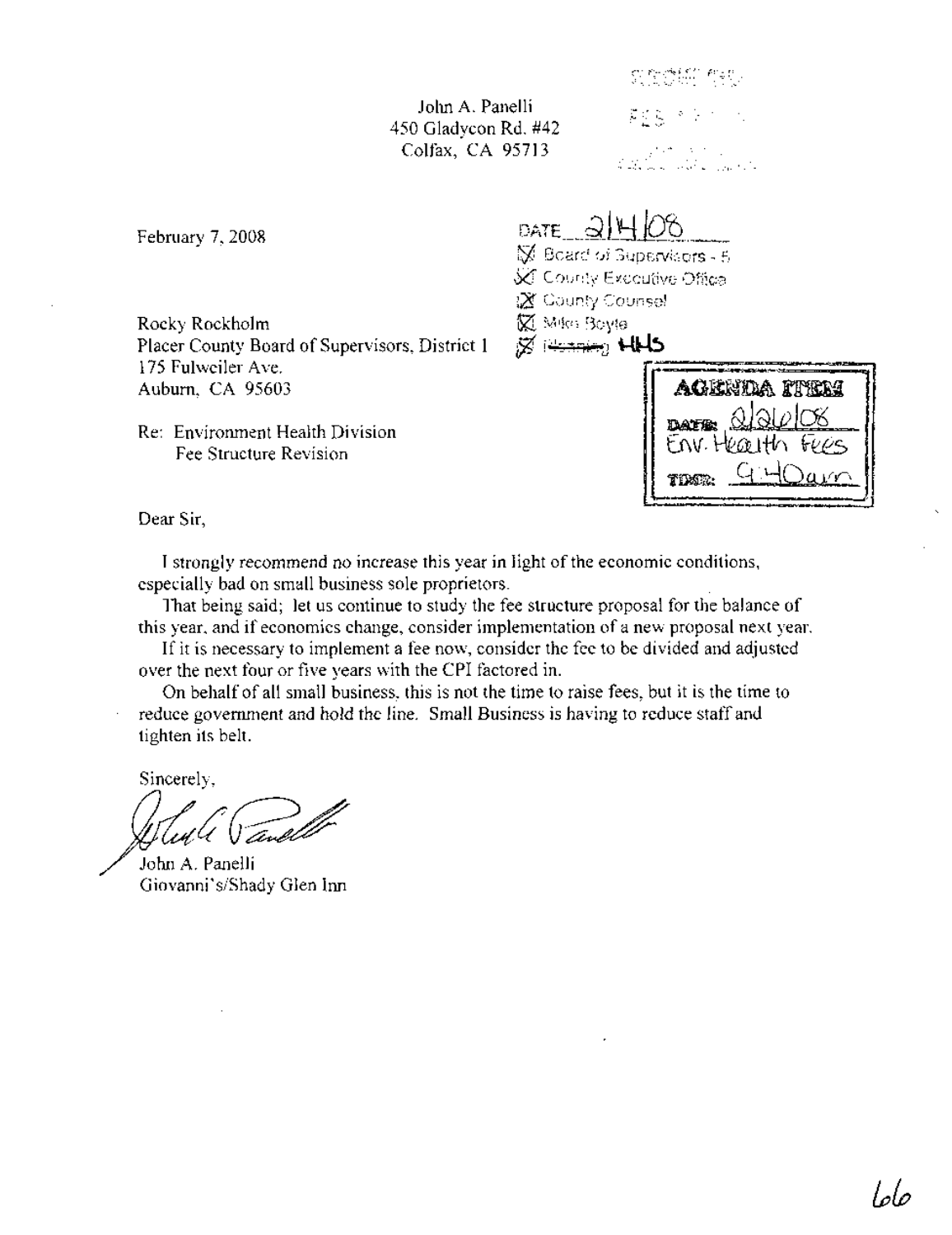Diane Howe Coffee and Collectibles 2641 Central Avenue Roseville, Ca. 95747

February 7, 2008

Supervisor Rocky Rockholm District  $\beta$ 175 Fulweiler Avenue Auburn, Ca. 95603

단한 사람의 관리 FEB 7 1 1 1 1 و بن المنابع.<br>المنابع المنابع المنابع المنابع  $\frac{1}{2}$  (3,14)  $\overline{\mathbb{X}}$  isoard of Supervisors  $-5$  $%$  County Executive Office County Counsel

00 Mike Boyle 闪 <del>Fannika</del> HHS

Ref: Proposed Environmental Health Fee Increase

Dear Supervisor Rockholm:

I am writing to express my concern related to the proposed increase of Health Permit fees by the Environmental Health Department to be presented to the Board of Supervisors on Feb. 26,2008 for approval.

As a small business owner I find the ourrently proposed inorease of over i 00% to be detrimental to business and unaffordable; therefore I am opposed to the suggested increases. The justification for such an increase (which would need to pass on to customers) would be hard to explain in the current economical environment.

If a fee increase of this large magnitude is to happen, I would respectfully request considering a phasing approach over a four to five year period oftime. At a four year phasing I would be paying the County 25% more per year which still is a rate that can not be asked of customers.

It is my understanding that the Environmental Health Department is working with a group of business owners towards developing a sound financial incentive plan that would reward businesses for good inspections over time. Being a good operator and requiring little of County inspection time I am in favor of this direction in working together.

Thank you for your thorough consideration of this issue...

Sincerely,

Dear Howe

Diane Howe

| ACENDA HTEM               |  |
|---------------------------|--|
| <u>a argoz</u><br>dayr.   |  |
| FIN Health FEES           |  |
| $9.40$ alm<br><b>TIME</b> |  |
|                           |  |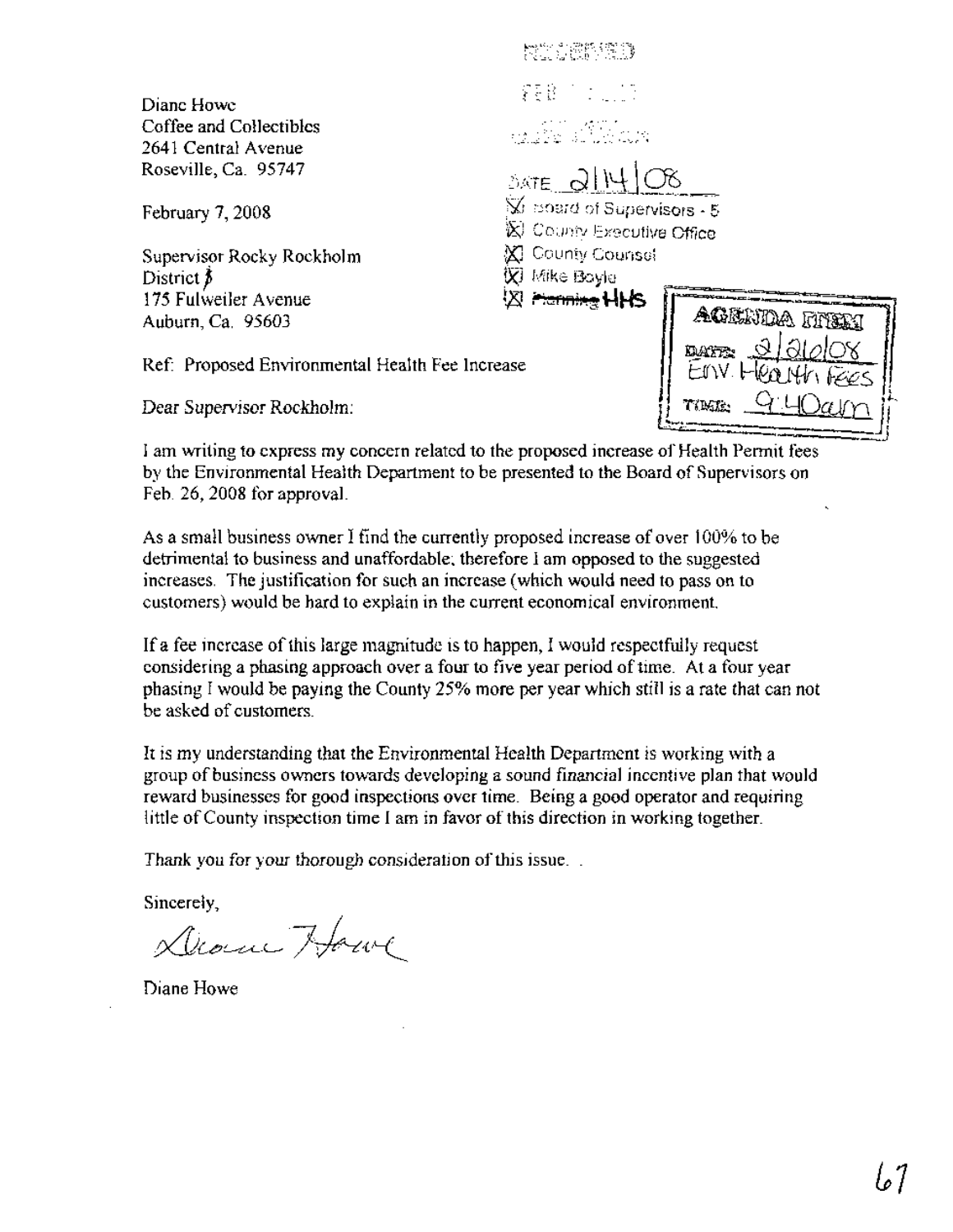Diane Howe-Coffee and Collectibles 2641 Central Avenue Roseville, Ca. 95747

January 7, 2008

County of Placer Department of Health and Human Services Environmental Health Division 3091 County Center Dr., Suite 180 Auburn, Ca. 95603 \.

Ref: revision to the Permit Terms and Pending Fee Revisions

Dear Dr. Burton/ Jill Pahl, R.E.H.S.

I am writing concerning the proposed fee revisions of various environmental health facilities. I operate a booth at Denio's Auction with approximately 400 sq. ft. with no food prep—just distribution of coffee, tea, spices and herbs. At this facility I have paid health permit fees over the past 15 years which increased yearly (by COLA) to the current \$210.00 which I paid for 2007. I realize that increases are necessary but based on the amount of time spent yearly to do inspections at my individual location I am paying over \$800.00 an hour.

It is my understanding that the proposed fee increases would be  $126\%$  for my particular business. I feel that this is excessive at minimum. This amount of increase will be detrimental to businesses in Placer County overall—cither driving businesses elsewhere, putting them out of business completely or certainly not encouraging them to begin business in our County.

I would suggest that the County needs to look at efficiency methods of balancing Department budgets as well as creating more equitable categories in this fee area. Recently the Transportation Commission made the decision not to place a sales tax increase on the ballot for our County because they recognized the negative impact that 14% would have in thi downward spiraling economy. I believe that increases the magnitude suggested would definitely present a negative impact. As a citizen in this County, paying taxes, I was under the assumption that the General Fund was to be used to "protect and provide for" me as a citizen. The increases suggested could, in fact, reduce General Fund revenues if businesses depart from Placer County.

Please consider reviewing other methods of budget balancing as well as more equitable categories and phasing of increases over workable periods of time  $(3-5$  years minimum.). Our current economy has many businesses as well as governmental agencies struggling. I am very aware of this as I sit on a local school board and regardless of our needs as we would see them, our increases in revenues are based on COLA (cost of living adjustment) each year and we have no ability to "collect" fees from our students. We continually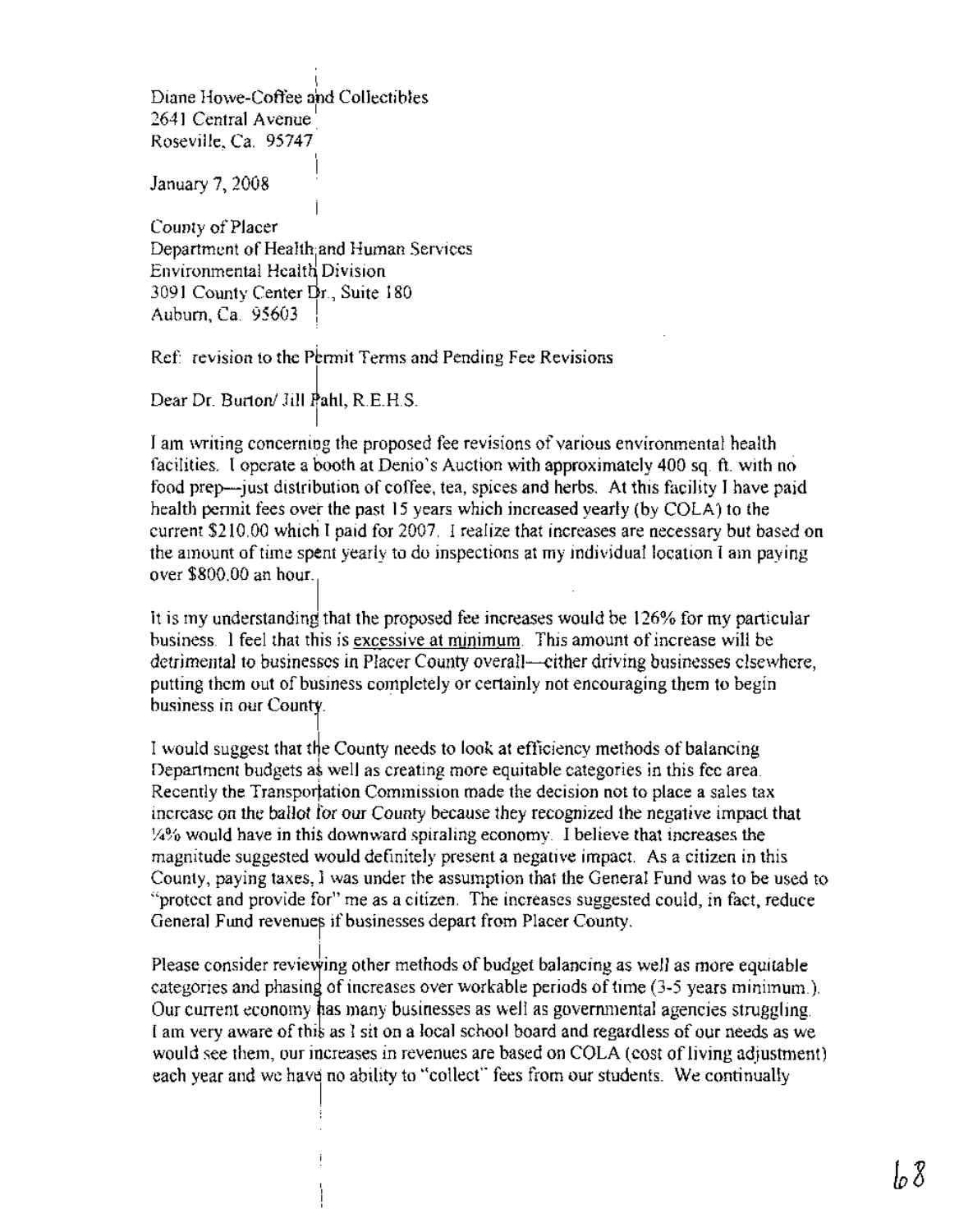

10802093

그는 배를 모르는

\\;;~.;.;':':::-=::;::~~;:;:::~,:';:;;2::;:~:=---::~~~flj

 $\parallel$  , a  $\sim$   $\sim$   $\sim$   $\sim$   $\sim$ 

,II :

Environmental+

 $\mathcal{D}_{\mathcal{A}}$ 

# *24340* l~~ainSt. *P.O. Box 1464 Foresthill, CA 95631 530-367-3245fax 530-367-3338*

February 20, 2008

Jill Pabl. Director Placer County Environmental Health Division 3091 County Center Drive, #180 Auburn, CA 95603

#### PROPOSED INSPECTION FEE REVISIONS RE:

Dear Director Pabl:

As a business owner I am very concerned with how your department intends to increase inspection fees for restaurants and other businesses in Placer County; in some cases by 85% (Auburn Journal 2/14/08). I understand the Board of Supervisors has asked all departments to cut their budgets by 10% across the board.

We all know that the economy has been in a downturn, people do not have the extra cash to eat out as much as we had a year ago. The result isthat restaurants and other businesses are already under an increasing burden of diminishing revenue. Basically it seems that since the Supervisors want you to cut your budget, what you are actually doing is increasing your budget by trying to replace your lost revenue with inappropriate fee increases. These fee increases will ultimately affect the local economy as a whole; thereby reducing tax revenue in the long run which will of course become a future budget deficit problem for Placer County.

Just as individual businesses and households need to do some belt tightening during economic downturns, so do the various departments of our local government.

 $\frac{1}{1}$  mm.  $\frac{Q\cdot l\cap a\cdot m}{l}$ <sup>I</sup> <sup>I</sup> .-.- . -=r-~I : .:~~=c-'~~' c)j\~rE \_..QI~d los-- rEi Board of Supervisors -- ::; **Executive Office** 12 County Counsel fEj Mike Boyle  $\boxtimes$  HHS erech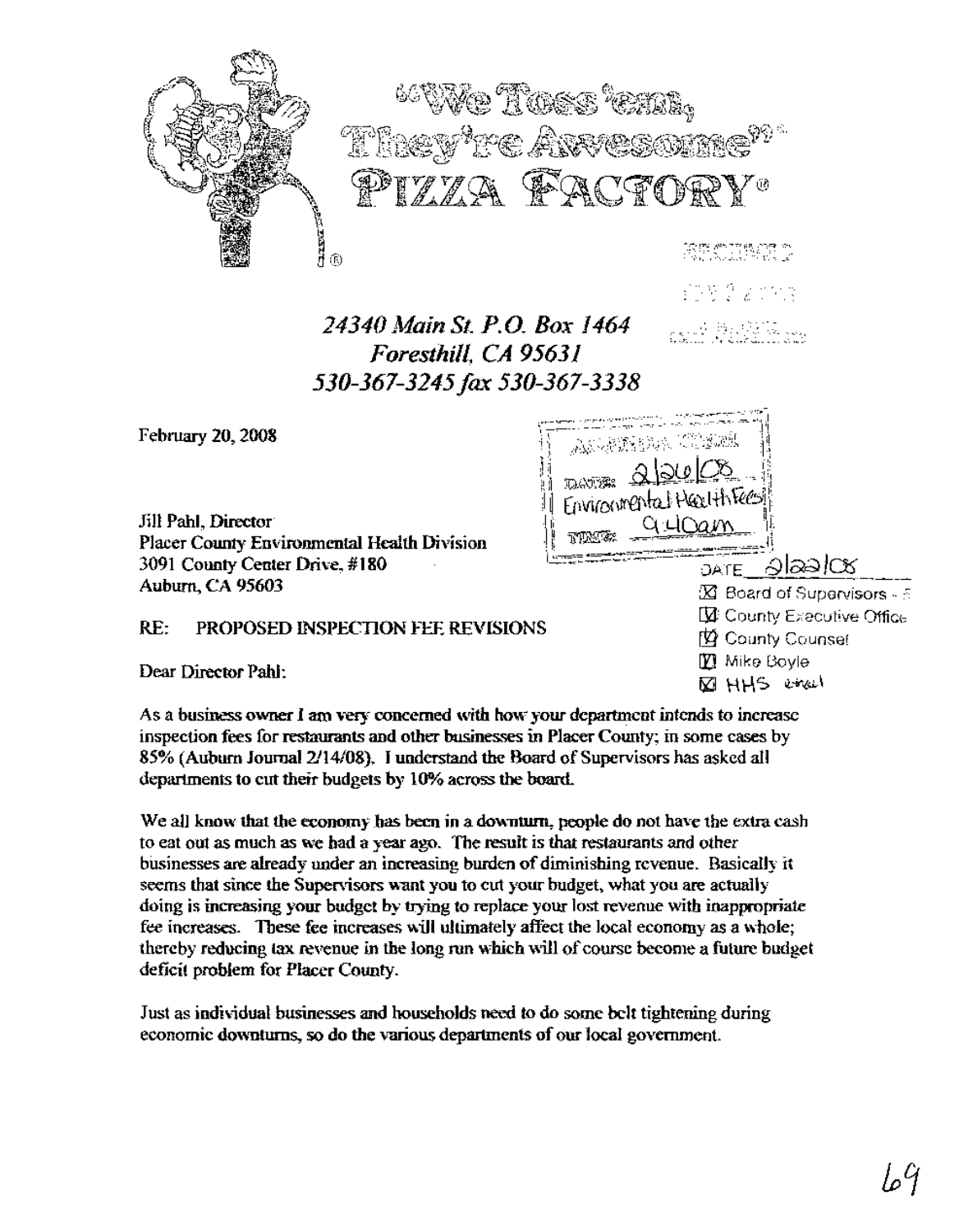With increased fuel costs, delivery expenses, employee related expenses, higher credit card rates, etc. combined wilh less business, our profit margins are shrinking day by day. To add this increase in fees at this time, will ultimately drive some out of business. You are quoted in the Auburn Journal (2/14/08) stating "Despite the criticism, the fee structure will be forwarded as initially proposed." Although the next line quotes you as saying "I understand and empathize," it is clear that you have already made up your mind regardless of the evidence that shows that this is a bad decision.

Please reconsider the new fee structure and do all you can to trim your department just as we have to tighten our belts.

Thank you,

 $\cos \theta = \sin \theta$ Rose Perez

Owner

Cc: PlACER COUNTY BOARD OF SUPERVISORS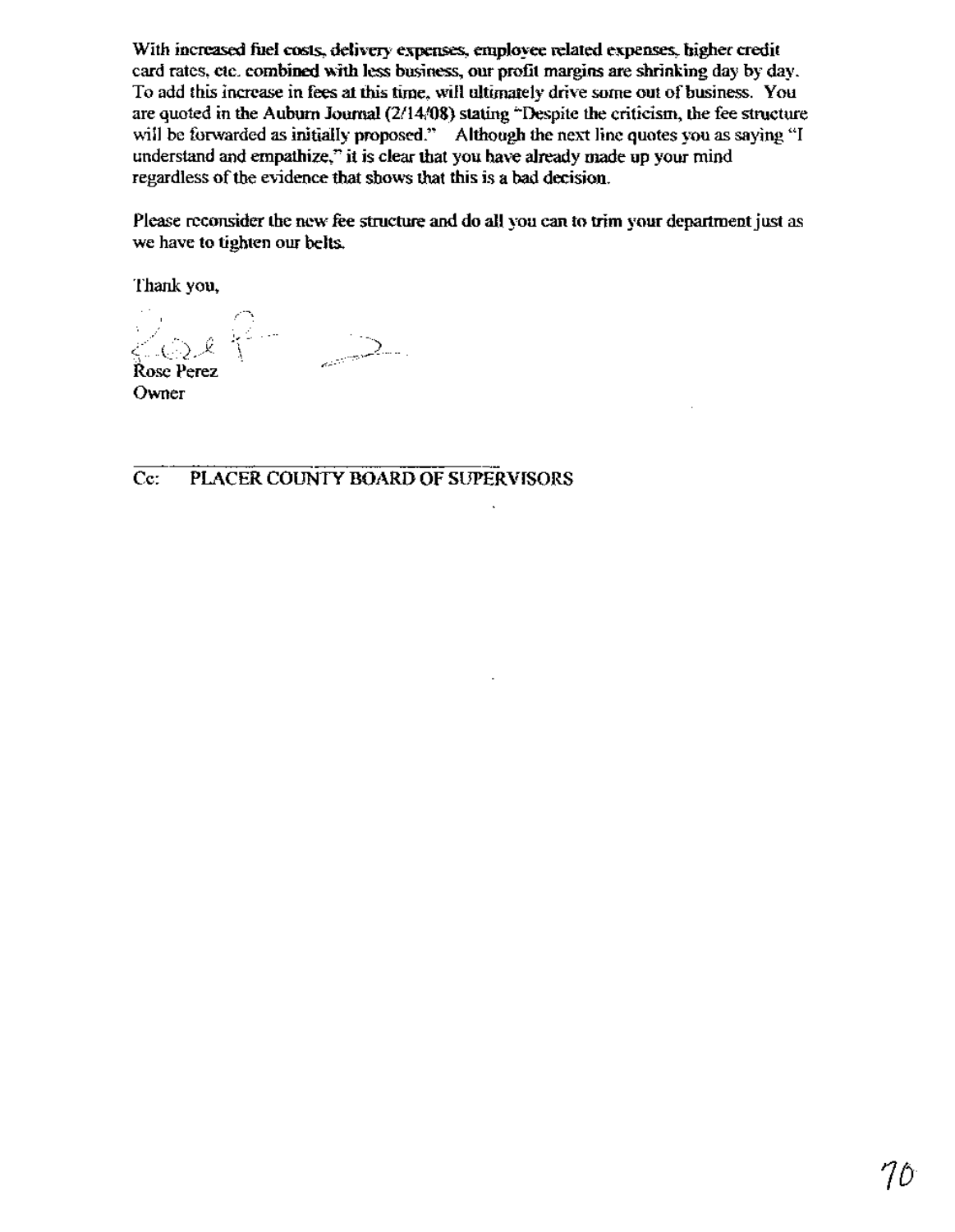科研全体的作战 19922300 a ang Pan

 $\mathbb{X}$  or easy of K Administrative Assistant

"~,~:"·~.:," •.c.,",,=.,.~.,, .·•.• ·:,.O",·••" •.,,"~.,., """-''''''''] ;i i;  $\frac{1}{10}$   $\frac{1}{100}$   $\frac{1}{100}$   $\frac{1}{100}$  $\frac{1}{1}$ Ervironmental Health Fees  $\frac{1}{1}$ **PTMER** !t:;~~~ ~~:-:-~-,"Iij;



 $_1$  +  $-$ 

February 22, 2008

Supervisor Jim Holmes, Board Chair Placer County 175 Fulweiler Avenue Auburn, CA 94603

## RE: February 26, 2008, Agenda #4: Health & Human Services/Enviornmental Health - OPPOSE

Dear Supervisor Holmes:

The California Restaurant Association (CRA), on behalf of the interests of over 22,000 member foodservice establishments in California, strongly OPPOSES the fee increases proposed by the Placer County Environmental Health Department. Implementing such adrastic increase over a short period of time is unreasonable and unduly burdensome and we oppose this measure.

Many restaurants simply cannot afford an increase of this magnitude. In some cases, the increase is 100% to 200% more than the current fee. This is beyond the scope of what is considered reasonable and would be overwhelmingly burdensome, especially for small mom & pop restaurants.

Based on the nature of our business, we are avulnerable industry that is tough to survive in already. On average, restaurants make less than a nickel for every dollar in sales and with the recent increase in the state's minimum wage, another increase in cost makes it much more difficult to survive in an already difficult industry.

While we understand the goals of the County to reduce costs, we respectfully ask the Board for a reasonable and responsible approach.

For these reasons, we strongly oppose the fee increases proposed by the Placer County Environmental HeaNh Department and urge your "NO" vote.

Sincerely,

Johnnise Foster Downs Legislative Director

cc: Members, Board of Supervisors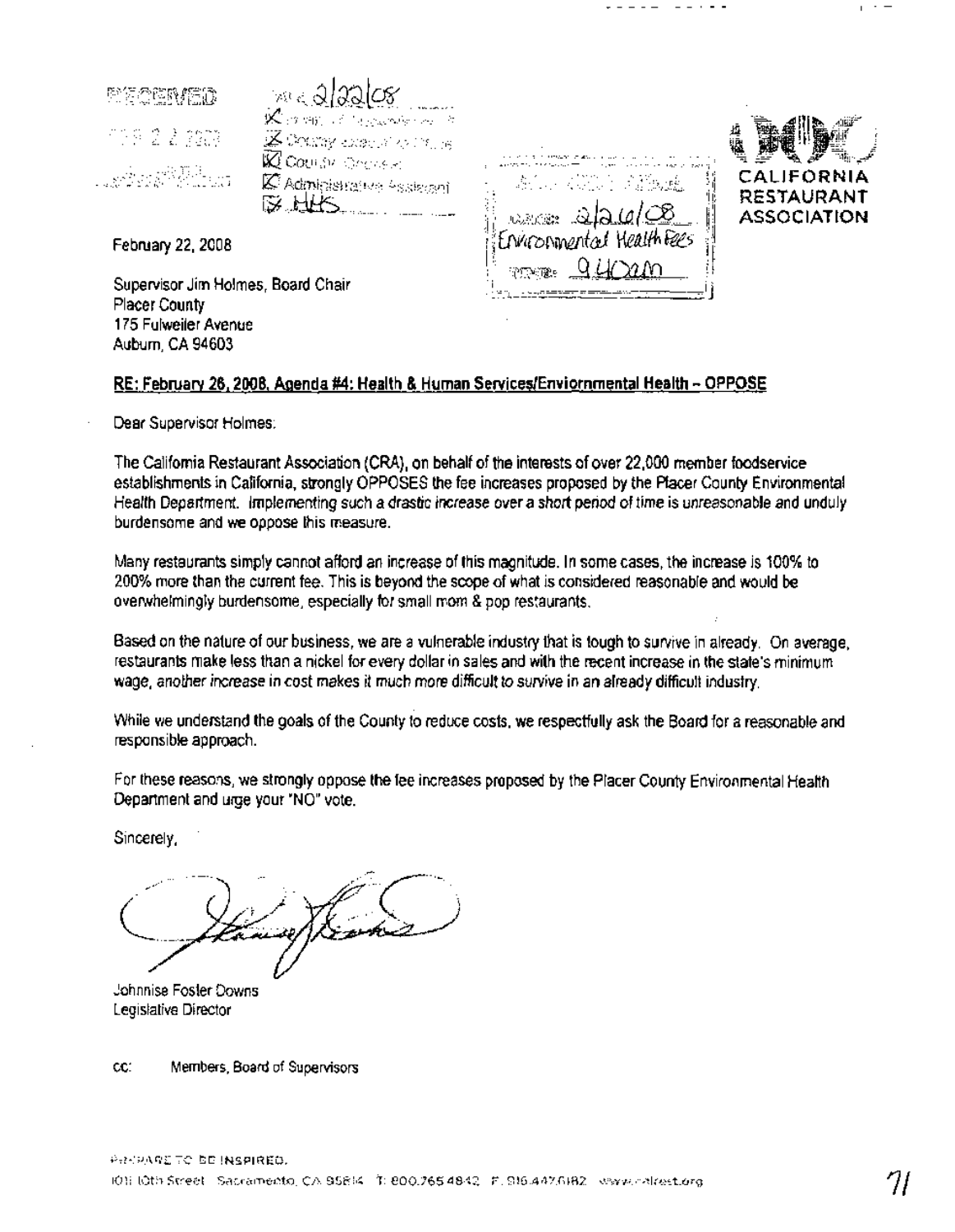

# **NELSON BOOKKEEPING SERVICES LAURA NELSON 6775 TRAILHEAD CT. FORESTHILL, CA 95631 PHONE: 530-852-0761 FAX: 530-367-3717** LANBOOKKEEPING@CEBRIDGE.NET

February 15, 2008

Jill Pahl, Director Placer County Environmental Health Division 3091 County Center Drive, #180 Auburn, CA 95603

# RE: PROPOSED INSPECTION FEE REVISIONS  $\mathscr{B}_{\text{Coul}}$  County Counsel

Dear Director Pahl:  $\overline{M}$   $HHS$  e- $\overline{M}$ 

 $\overline{\mathcal{X}}$  isoard of Supervisors - 5  $\overline{\textbf{M}}$  County  $\mathbb{E}$ : acutive Office  $\boxtimes$  Mike Boyle

940am

acempa ilibe

DACTE: 0/20/08 Environmental Health Fee

**MINGR:** 

As a business owner I am very concerned with how your department intends to increase inspection fees for restaurants and other'businesses in Placer County; in some cases by 85% (Auburn Journal 2/14/08). I understand the Board of Supervisors has asked all departments to cut their budgets by 10% across the board.

**PROTECTIVES** 

We all know that the economy has been in a downturn, people do not have the extra cash to eat out as much as we had a year ago. The result is that restaurants and other businesses are already under an increasing burden of diminishing revenue. Basically it seems that since the Supervisors want you to cut your budget, what you are actually doing is increasing your budget by trying to replace your lost revenue with inappropriate fee increases. These fee increases will ultimately affect the local economy as a whole; thereby reducing tax revenue in the long run which will of course become a future budget deficit problem for Placer County.

Just as individual businesses and households need to do some belt tightening during economic downturns, so do the various departments of our local government.

With increased fuel costs, delivery expenses, employee related expenses, higher credit card rates, etc. combined with less business, our profit margins are shrinking day by day.

To add this increase in fees at this time, will ultimately drive some out of business. You are quoted in the Auburn Journal (2/14/08) stating "Despite the criticism, the fee structure will be forwarded as initially proposed." Although the next line quotes you as saying "I understand and empathize," it is clear that you have already made up your mind regardless ofthe evidence that shows that this is a bad decision.

Please reconsider the new fee structure and do all you can to trim your department just as we have to tighten our belts.

Thank you,

AL-?D *T)2G17::5t.RJ20'2:.. L;F* FD'Q8'3TH <sup>J</sup>LLD/)/1 *D e* CHAMER ~4~~

Cc: PLACER COUNTY BOARD OF SUPERVISORS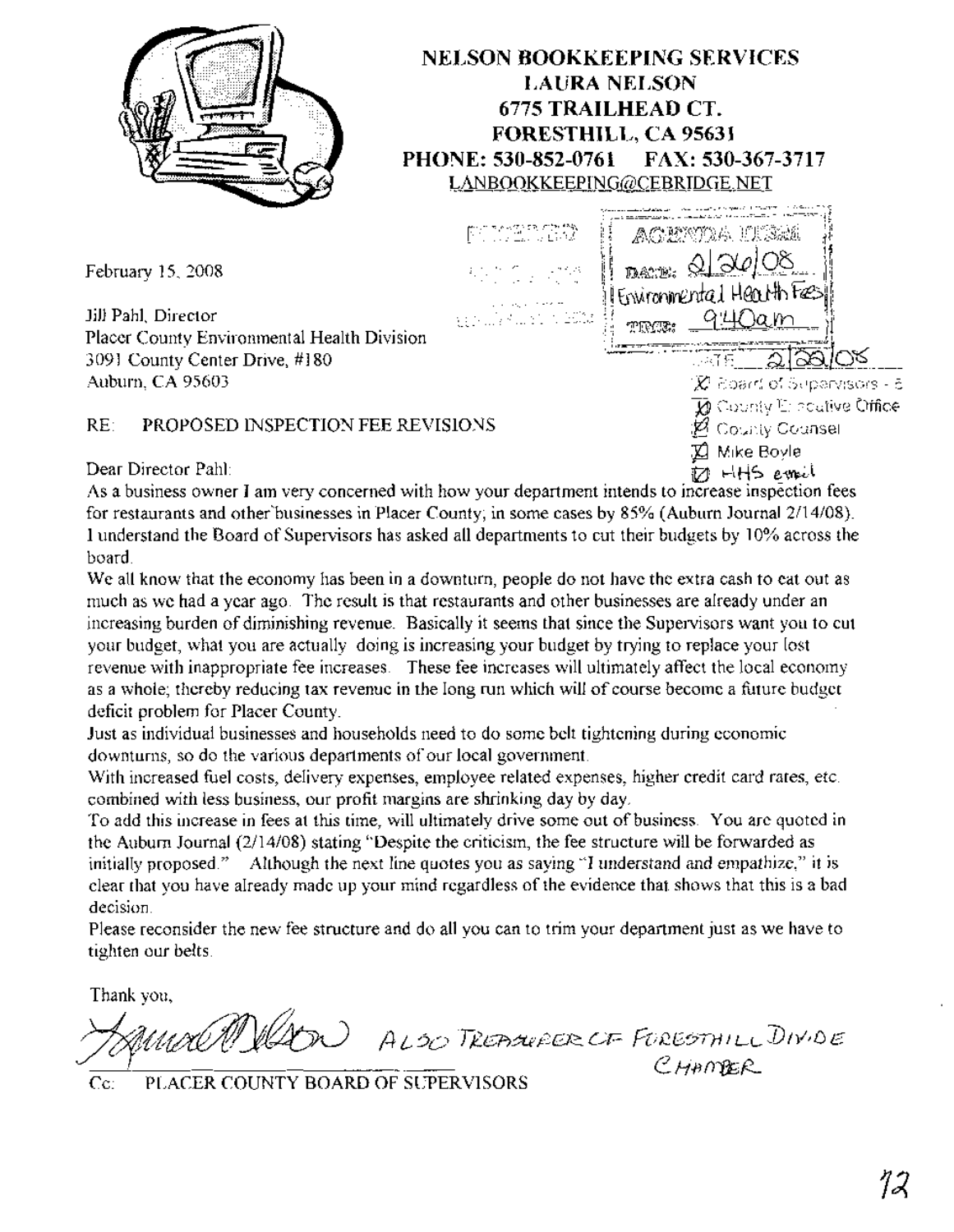February 20,2008

" : IHE BUN: ·A **SL,;:'t.fWISORS**

**RECEIVED**

**FEB 22 2008**

Hon. Jim Holmes, Chair Placer County Board of Supervisors 175 Fulweiler Auburn, CA 95603

Re: Proposed Environmental Health Fee Increase

Dear Supervisor Holmes:

I am writing on behalf of the board of directors of the Rocklin Area Chamber of Commerce and the members of the chamber's Government Affairs Committee to provide members' input concerning the proposed increase to the county's environmental health fees.

First of all, we would like to express our collective appreciation to county staff, including Jill Pahl, Environmental Health Director, for the proactive and forthright manner she has represented the county in these discussions. This is just the kind of partnership the community should expect and receive from its public servants.

Secondly, we wish to recognize that protecting the public health is one of the county's most important functions. Inspecting food safety and food facilities is an essential role of the county and key to its public health mission.

That being said, we wish to express some concern regarding the proposal before you:

While we understand the county's intention to capture revenue to cover the cost of services, we urge the county to exercise restraint and prudence when pursuing this strategy of "cost recovery." Such aggressive pursuit of revenue from the public or from businesses may benefit the county's general fund in the short term but may harm the taxpayers and the local economy in the long run.

We recognize the fact that the fee in question has not been raised for 15 years and that the proposed fee will be comparable to neighboring counties. However, we urge the county and the board to consider both sides of the ledgercosts as well as revenue - when determining fees, including labor rules and hiring practices that may limit the county's flexibility as an employer.

We also encourage the board to consider the amendments proposed by the California Grocers' Association and others to ease the burden of compliance and provide flexibility to both the regulator and the regulated business:

- Phase in the cost increase over two years to allow businesses time to absorb costs into already impacted budgets.
- Allow an annual inspection once a business has received two positive inspections
- Offer high end service to new businesses
- Offer web posting of results
- Encourage standard'lzation among 'Inspectors

These amendments, when taken as a whole, will position Placer County as a responsible regulator, protecting the public health while providing flexibility, consistency and accountability to business owners that subscribe to good business practices. .

7 F<del>isto</del> (916) (9

Thank you in advance for your thoughtful consideration of our views.

Sincerely,

Danie n. Batz

David N. Butler Chair, Rocklin Chamber of Commerce Government Affairs Committee

ma c

ill blink ortodsime runket koon !

Members, Placer County Board of Supervisors Jill Pahl, Director, Environmental Health Division Tim James, California Grocers' Assn. Wendy Gerig, Roseville Chamber of Commerce Bobbi Park, Lincoln Chamber of Commerce